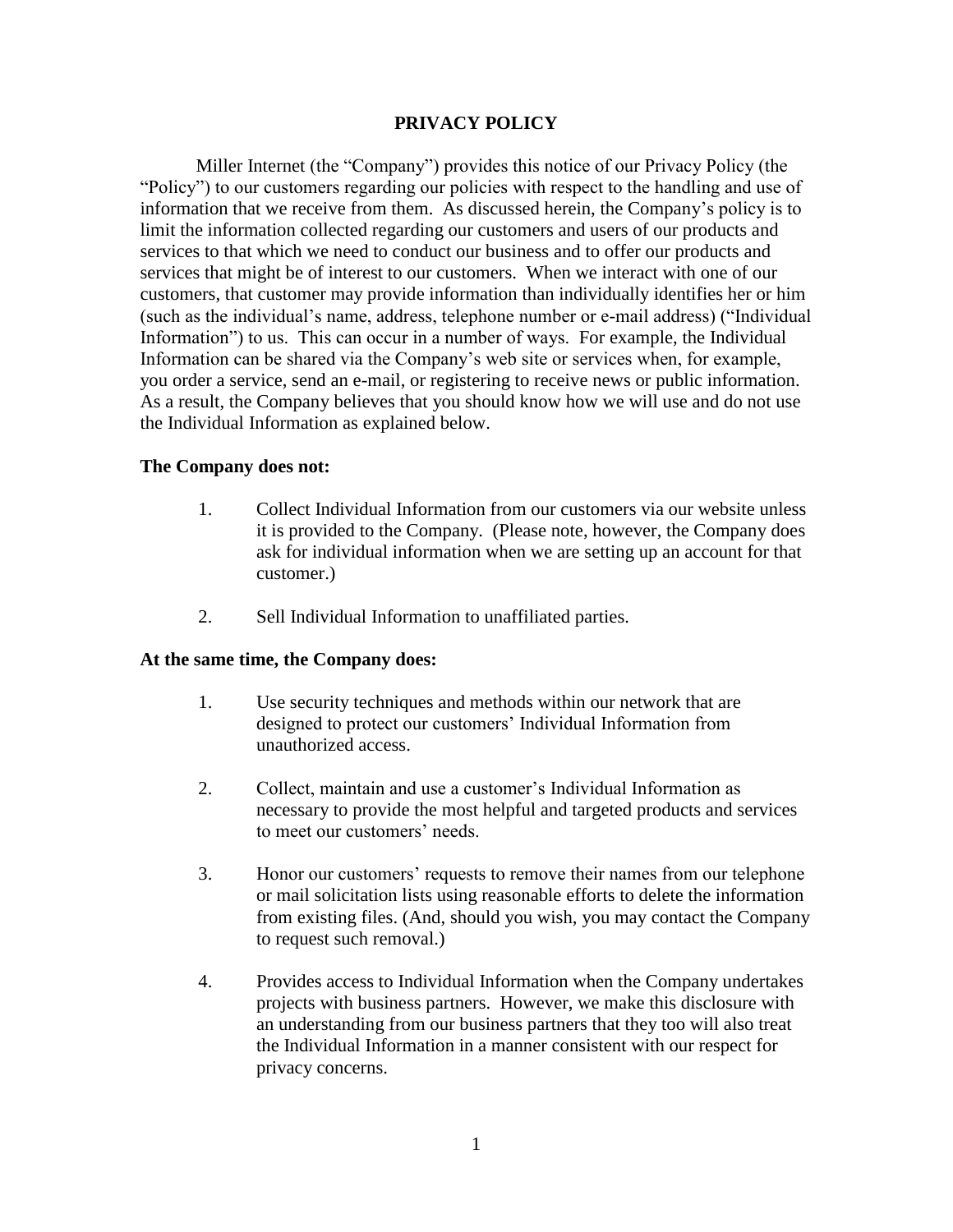### **Privacy and Customer Proprietary Network Information**

When you use our service, that use is your authorization to us to monitor and record communications to the Company regarding your account or the services provided by the Company for purposes of quality assurance.

Please note that the Company will not give you notice of any subpoenas or court orders related to your account or use of our services unless required by law. Individual Information in our billing and customer care systems concerning your account and your use of our services belong to the Company, and you have no expectation of privacy with respect to such Individual Information. You agree that the Company may release Individual Information in its possession about you when required to do so by law, to provide Individual Information to third parties solely for the purpose of assisting the Company in providing any service to you, or if the Company reasonably believes that an emergency involving immediate harm to a person or property requires disclosure.

The Company may analyze your account and usage information and share this information with affiliates of the Company to communicate with you regarding equipment or services that may become available to you. If you do not want the Company to provide your information to other affiliates of the Company for this purpose, please notify us.

To provide services to you, we may maintain certain customer proprietary network information, or CPNI, that includes the types of services that you currently have or have purchased, how you use the services, and billing information for the services.

# **Disclosure of Account Information**

As a general rule, the Company does not release customer account information to unaffiliated third parties without your permission unless we have a business relationship with those companies where the disclosure is appropriate. Nonetheless, there are exceptions to this general rule. For example, the Company might provide information to regulatory or administrative agencies so that they can accomplish their regulatory tasks (for example, responding to a customer complaint) or provide such information when we determine that such disclosure may maximize the efficiencies of our own processes (such as correcting mailing addresses). At all times, however, the Company will comply with legal requirements, such as a subpoena or court order or other similar demand, associated with either criminal or civil proceedings.

Please note that we will only disclose account information to the customer whose name appears on the account. However, you may alter this policy by instructing us in writing to release your account information to someone. Once that written release from you is received by us, we will honor your request and provide that information to the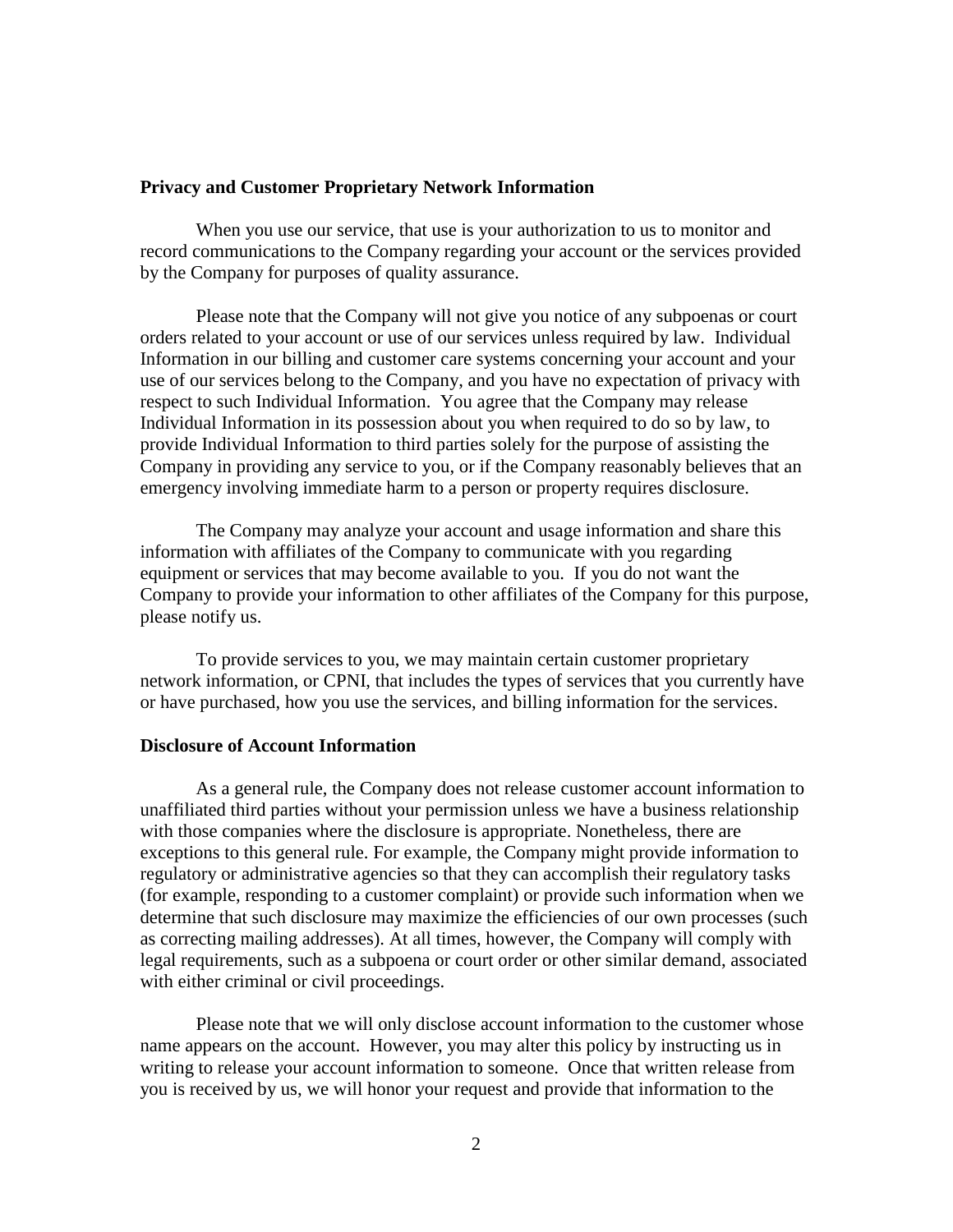third party that you have noted until the release which you have sent is cancelled in writing by you. At times, we have found that our customers need to have other individuals to have access and control of that customer's account. We will honor our customer's request in this regard but only where such request is made in writing to us by the original customer and where the original customer agrees that such individual(s) shall be jointly listed or identified as such on the account by the customer whose name appears on the account.

The Company may provide one of our customer's account information to other companies in the process of providing services to you. The Company typically has a business relationship with these companies. For example, another company may be hired by us for the process of billing your account. Likewise, the Company may provide account information to collection agencies when our customers do not pay their bills. When this occurs, the use that can be made of this information is limited to collection activities for our charges and for the charges the Company bills for others.

### **Value Added Offerings**

Because the Company appreciates the trust you have placed in us, we continually look for ways to enhance our business relationship. From time to time, the Company may inform you about a product or service. Using the information you have provided, the Company strives to limit our offers to those offers that the Company reasonably believes you would appreciate receiving. The Company's goal is to have every contact by you with us to be a positive experience. Consequently, if you would prefer not to receive these value-added services, offers and opportunities, please feel free to contact us.

### **Children**

While the Internet is, in our view, a valuable tool, the Internet does offer open access to a wide range of information. Therefore, in our view, it is important that parents supervise and prevent access to inappropriate content, email or chat sessions or inappropriate disclosure of Individual Information by their children. Therefore, children should consult with their parents or guardian before furnishing any data to the Company and we suggest parents to supervise their child's on-line activities. Thus, the Company recommends that parents use one of a number of available on-line parental control tools that provide a more child-friendly on-line environment and can reduce the possibility of children disclosing individually identifiable information without parental consent.

### **Links to Other Websites**

The Company is not responsible for content or privacy policies of other websites. Therefore, you should keep this in mind when accessing sites through links on the Company's website.

#### **Updates**